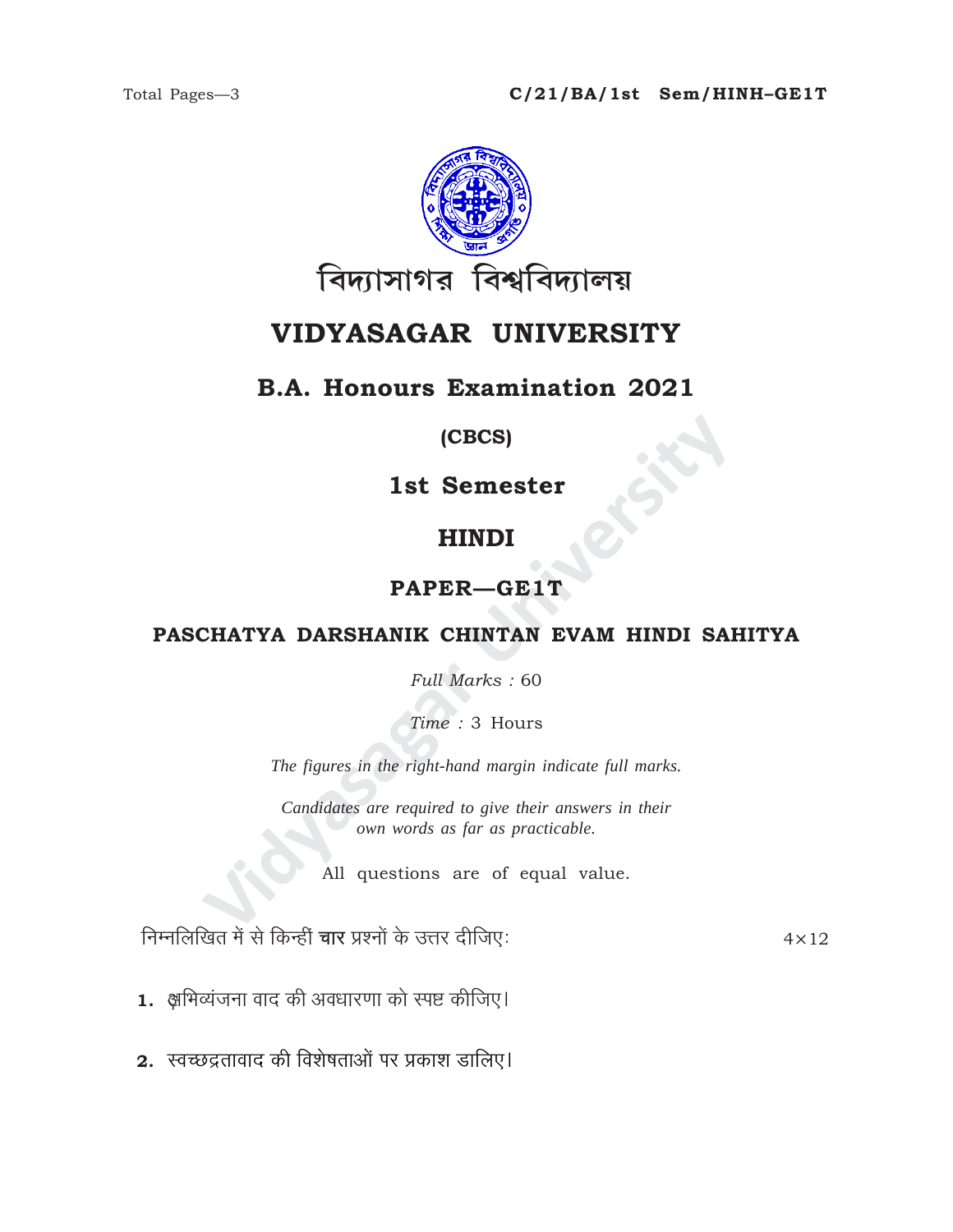$\overline{2}$ 

- 3. 'मनोविश्लेषणवाद' को परिभाषित करते हुए इसका मूल्यांकन कीजिए।
- 4. 'मार्क्सवाद' से आप क्या समझते हैं? इसके सिद्धान्तों पर प्रकाश डालिए।
- 5. बिंब' किसे कहते हैं? इसके महत्व पर प्रकाश डालिए।
- 6. फैन्टेसी' की अवधारणा को स्पष्ट कीजिए।
- 7. 'मिथक' क्या हैं? इसके स्वरूप की विवेचना कीजिए।
- 8. मार्क्सवाद के महत्व को रेखांकित कीजिए।

निम्नलिखित में से किन्हीं छः प्रश्नों के उत्तर दीजिए:

 $6\times2$ 

- 9. अभिव्यंजनावाद के दो प्रकारों का नामोल्लेख कीजिए।
- 10. अभिव्यंजनावाद के जनक कौन हैं? उनकी किसी एक पुस्तक का नाम लिखिए।
- 11. मार्क्सवाद के प्रवर्तक कौन हैं ? उनका जन्मस्थान बताइए।
- 12. मिथक' और फैंटेसी' में क्या अन्तर है ?
- 13. स्वच्छन्दतावाद का आरम्भ कब और कहां हुआ?
- 14. किन्ही दो स्वच्छन्दतावादी विचारकों के नाम लिखिए।

 $C/21/BA/1st$  Sem/HINH-GE1T